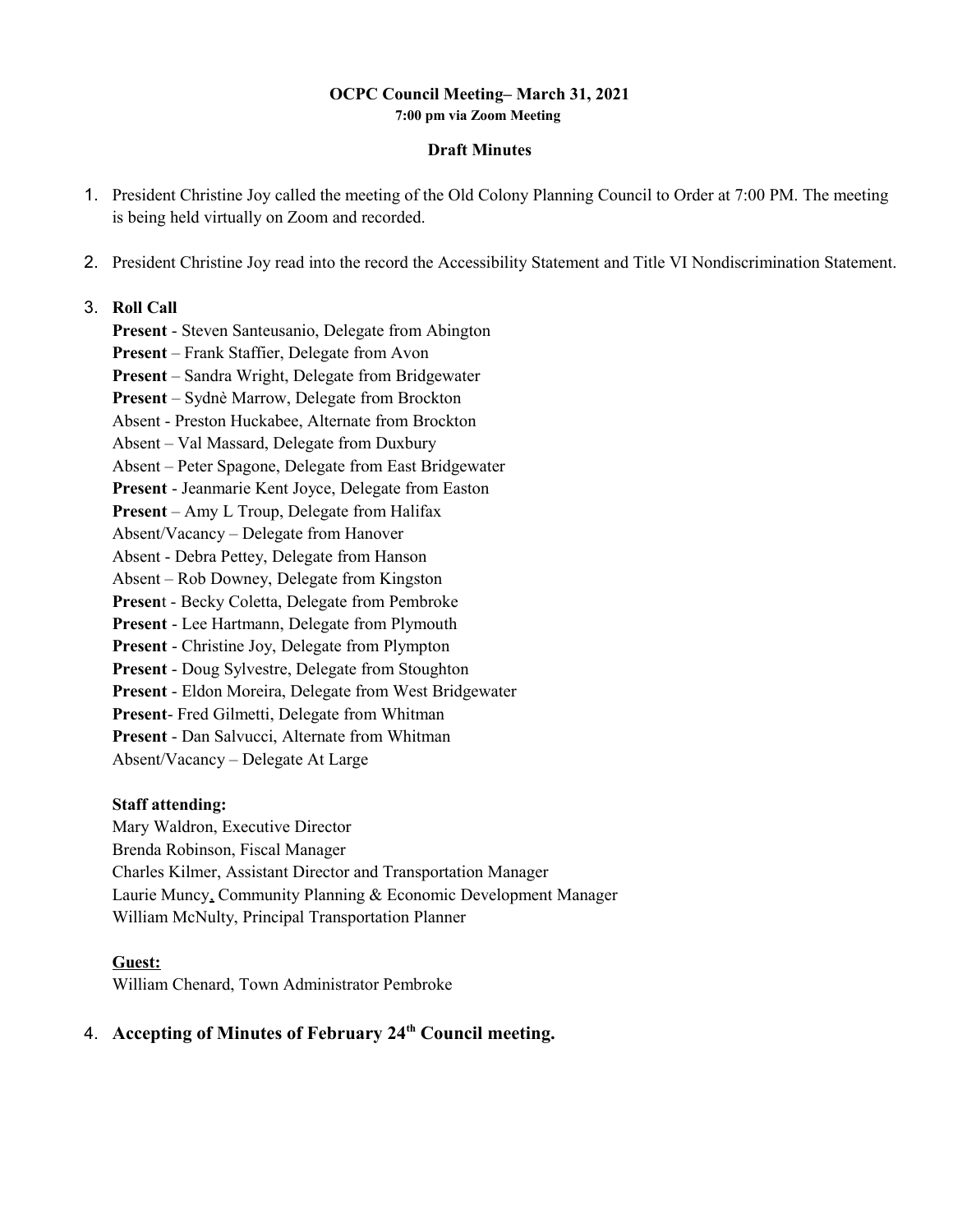Amy L Troup requested that her name be spelled without an e. A motion by Sandra Wright made a motion with the amendment to accept the February 24<sup>th</sup> 20021 minutes, it was properly seconded by Frank Staffier.

Roll Call

**Accept** - Steven Santeusanio, Delegate from Abington **Accept** – Frank Staffier, Delegate from Avon **Accept**– Sandra Wright, Delegate from Bridgewater **Accept** – Sydnѐ Marrow, Delegate from Brockton **Accept –** Amy L Troup, Delegate from Halifax **Accept**- Becky Coletta, Delegate from Pembroke **Accept**- Lee Hartmann, Delegate from Plymouth **Accept** - Christine Joy, Delegate from Plympton **Accept**- Doug Sylvestre, Delegate from Stoughton **Accept**- Eldon Moreira, Delegate from West Bridgewater **Accept**- Fred Gilmetti, Delegate from Whiteman Dan Salvucci, Alternate from Whitman

## *Minutes unanimously accepted.*

New Business Item 8A, Rockland Trust presentation was taken out of order. Barbara Howard, Senior VP Relationship Manager and Brian Callow, Senior VP Portfolio Manager presented OCPC portfolio and entertained questions.

The Council thanked them for their presentation and will reach out of additional questions arise.

5. **Financial Report** for February 2021 given by Fiscal Manager Brenda Robinson. Brenda Robinson presented the following:

1 **Statement of Expenditures Report** shows total expenses for the month of \$119,444.22 - One Hundred Nineteen Thousand, Four Hundred Forty-Four Dollars and Twenty-Two Cents.

2 **Cash Position Report** shows Income for the month of \$376,500.76 – Three Hundred Seventy-Six Thousand, Five Hundred Dollars and Seventy-Six Cents.

Disbursements for the month of \$162,878.45 – One Hundred Sixty-Two Thousand, Eight Hundred Seventy-Eight Dollars and Forty-Five Cents.

The Total cash available at months' end was \$1,516,519.66 - One Million Five Hundred Sixteen Thousand, Five Hundred Nineteen dollars and Sixty-Six Cents.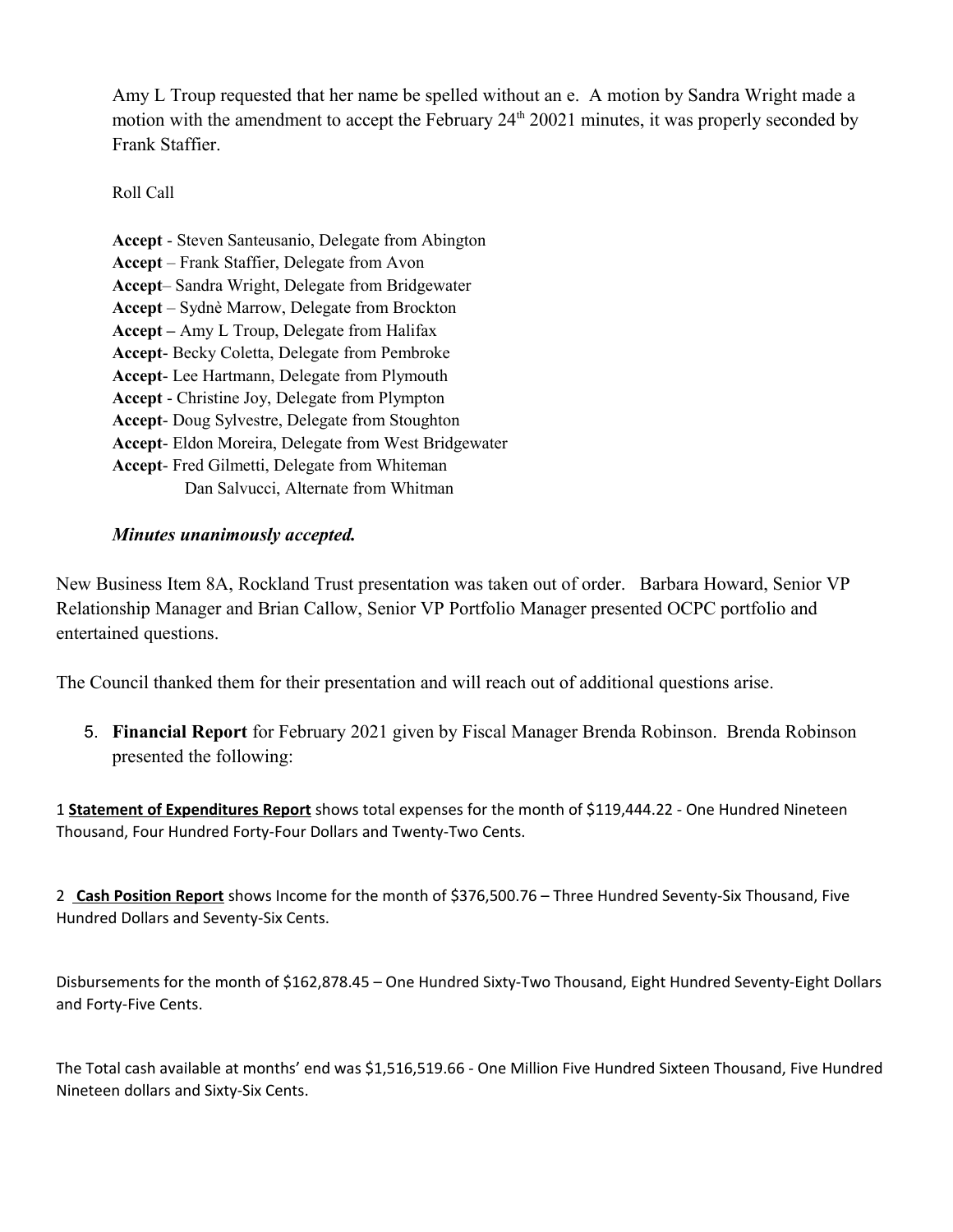OPEB Account had a GAIN of – \$11,590.82 - Eleven Thousand Five Hundred Ninety Dollars and Eighty-Two Cents. Bringing the ending balance in the OPEB account to \$809,238.43 – Eight Hundred Nine Thousand, Two Hundred Thirty Eight Dollars and Forty-Three Cents.

3. **Budget Resources Report**: Total receipts for the month were \$376,500.76 – Three Hundred Seventy-Six Thousand, Five Hundred Dollars and Seventy-Six Cents. This brings the total cumulative receipts for this fiscal year to \$2,489,254.23 – Two Million, Four Hundred Eighty-Nine Thousand, Two Hundred Fifty-Four Dollars and Twenty-Three Cents.

4. **AAA Report** – Pass through funds in the Top graph shows total Cumulative Billings as of this report at \$1,743,789 One Million, Seven Hundred Forty-Three Thousand, Seven Hundred & Eighty Nine Dollars. This brings the Remaining Fund Balances to a total of \$786,584 Seven Hundred Eighty-Six Thousand Five Hundred and Eighty-Four Dollars

The Middle Graph for Ombudsman and Admin funds show Cumulative Billings to \$317,682 Three Hundred Seventeen Thousand Six Hundred and Eighty-Two Dollars. Bringing the Grant Balance Remaining in Admin and Ombudsman to a total of \$90,136 Ninety Thousand, One Hundred and Thirty-Six Dollars.

Allocated Volunteer Transportation Funds Account had a starting balance at the beginning in February of \$188,500.06 One Hundred Eighty-Eight Thousand, Five Hundred Dollars and Six Cents. There were no donations received in February. Total Payments to Volunteer Transportation Volunteers in February was a total of \$325.92 Three Hundred Twenty Five Dollars and Ninety-Two Cents. This brings the balance in the Volunteer Transportation Account at the end of February to \$188,174.14 One Hundred Eighty-Eight Thousand One Hundred Seventy-Four Dollars and Fourteen Cents.

## 5. **ROM February 2021 Statement and Activity:**

Balance at the beginning of February was: \$181,309.79 One Hundred Eighty-One Thousand, Three Hundred Nine Dollars and Seventy-Nine Cents.

February Receipts were: \$5,850.00 - Five Thousand Eight Hundred and Fifty Dollars

Bringing Total ROM FY21 Receipts to \$46,800 Forty-Six Thousand Eight Hundred Dollars.

February Expenses were: \$4,936.97 – Four Thousand Nine Hundred Thirty-Six Dollars and Ninety-Seven Cents.

 Bringing Total ROM Expenses FY21 to \$54,856.96 – Fifty-Four Thousand Eight Hundred Fifty-Six Dollars and Ninety-Six **Cents** 

The ending balance in the ROM Bank Account in February was: \$178,160.33 One Hundred Seventy-Eight Thousand, One Hundred Sixty Dollars and Thirty-Three Cents.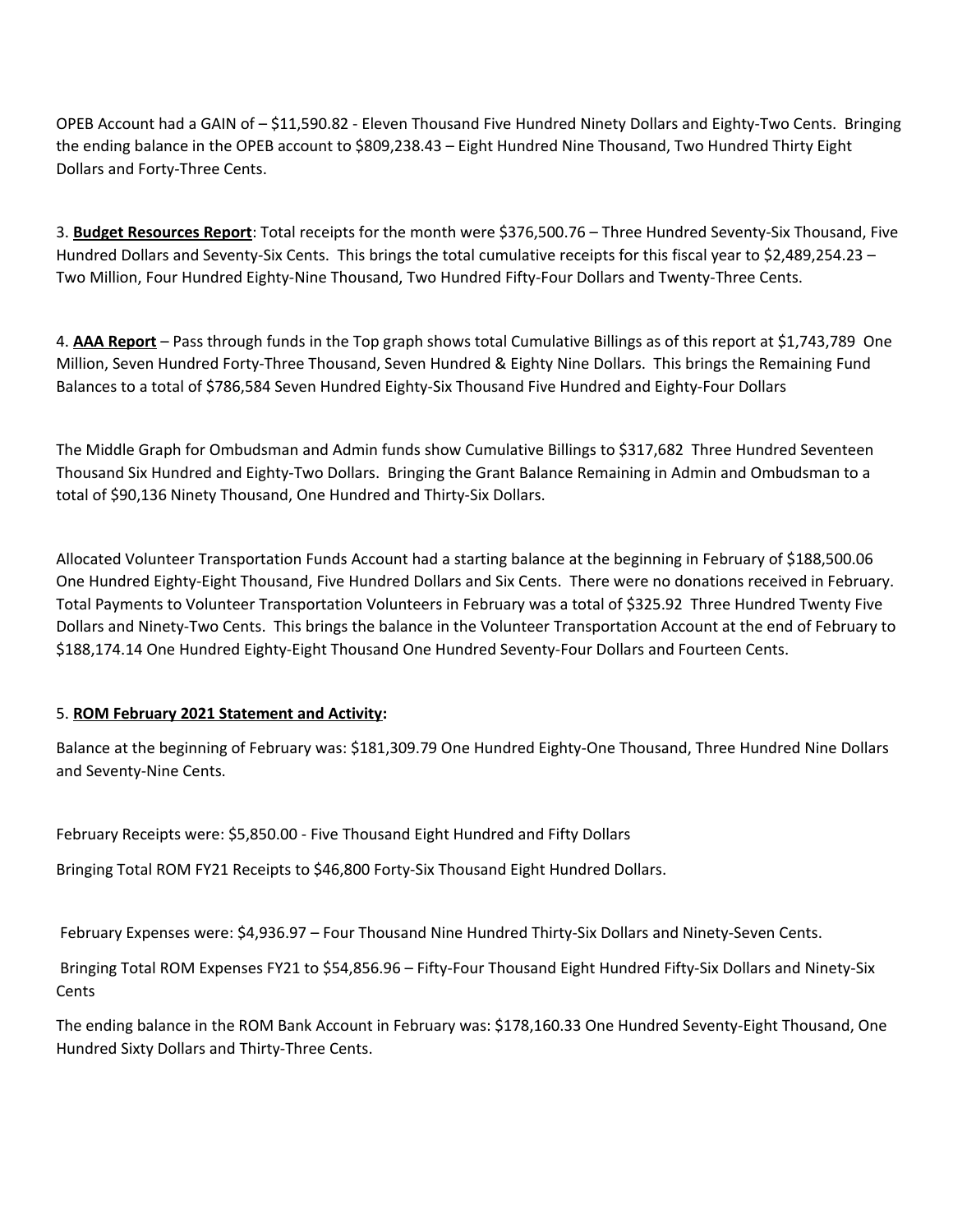6 Updated Budget Report - Expenditures through End of February: The Budget categories have been adjusted to reflect more accurate balances within the categories. Examples: The year of Covid had an effect on many areas, less travel, more safety items in place, need for employees to have the ability to work remotely, i.e. online meetings, remote communications. Direct Expenses and Admin Expenses have been adjusted to allow for budget amendments, creating more category allowances in various Grants as needed. We have a large amount in Miscellaneous at this time which gives us a comfortable surplus for any unexpected expenses and/or towards having a surplus at years' end.

# **Accepting of the Finance Report**

Motion to Accept was made by Steven Santeusanio, seconded by Doug Sylvestre.

Roll Call

**Accept** - Steven Santeusanio, Delegate from Abington **Accept** – Frank Staffier, Delegate from Avon **Accept**– Sandra Wright, Delegate from Bridgewater **Accept** – Sydnѐ Marrow, Delegate from Brockton **Accept –** Amy L. Troup, Delegate from Halifax **Accept**- Becky Coletta, Delegate from Pembroke **Accept**- Lee Hartmann, Delegate from Plymouth **Accept** - Christine Joy, Delegate from Plympton **Accept**- Doug Sylvestre, Delegate from Stoughton **Accept**- Eldon Moreira, Delegate from West Bridgewater **Accept** - Fred Gilmetti, Delegate from Whiteman Dan Salvucci, Alternate from Whitman

# *Finance Report unanimously accepted.*

New Business Item 8B was taken out of order: Presentation of the Town of Pembroke. Delegate Becky Colletta presented a PowerPoint highlighting the history and the make up of the Town. She highlighted the priorities of the Town and introduced William Chenard to say a few words. Special appreciation to Elijah Romulus for pulling together the PowerPoint.

- 6. Staff Report:
- Mary Waldron reviewed the written staff report sent along to the members. Mary highlighted various aspects of the staff report.
- The vaccine topic was brought up as Delegate Moreira asked for some further research to be done on the complications of trying to get people signed up for vaccine. Gillette is too far and some folks have real difficulty in finding transportation.

7. Regional Clearinghouse Reviews – Compiled by Kyle Mowatt

## **EEA #16332 – Old Pine Drive Well Development (Hanson)**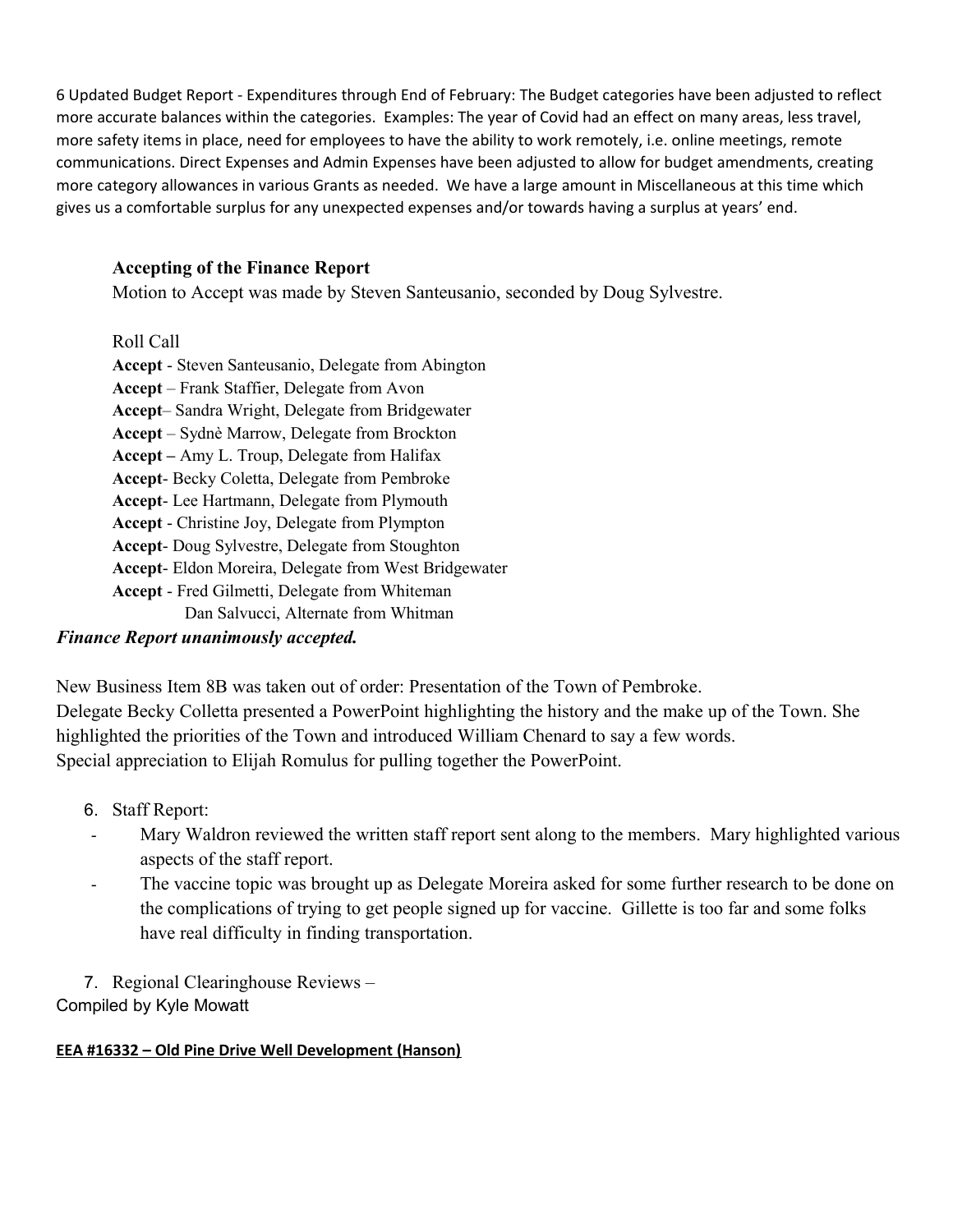The Town of Hanson proposes to construct a new water supply source for its residents and businesses. The Town's existing four wells have a MassDEP-approved yield of 1.364 million gallons per day, but normally cannot produce that much, especially in drier seasons. During times when additional water supply is needed, the Town purchases water from the City of Brockton's water system. Construction of a new in-town water supply source will allow Hanson to be independent of Brockton for its water demands, will provide consistent water quality to the Hanson customers, and will allow Hanson to better balance its withdrawals with respect to the town basins in which Hanson lies. 

## **EEA #16346 – Release of House Lot from Agricultural Preservation Restriction (APR) (Doten Road) - Plymouth**

This ENF is submitted in connection with the creation of a house lot on the southerly side of Dotem  Road in Plymouth, its release from a 1984 APR and the Amendment and confirmation of that APR as it affects the remaining land subject to it. The purpose of this project is succession planning. The proposed house lot will be used as a single-family residence and barn. The remaining APR acreage will be farmed. 

## **CERTIFICATES**

## **EEA #16268 – Proposed Duxbury Beach Nature-Based Storm Damage Protection Project (Duxbury)**

The proposed project includes 4 key components: 

- 1. Oceanside beach and dune nourishment
- 2. Bayside erosion control
- 3. Flood vulnerability reductions along roadway
- 4. Powder Point Bridge abutment area erosion control

The certificate states that this project adequately and properly complies with MEPA.

## **EEA #16325 – Red Mill Road Water Treatment Plant (Easton)**

The site selected for the proposed water treatment plan (WTP) is an undeveloped, wooded area located at 12 Red Mill Road, Easton, MA. The project consists of the construction of a WTP, including utility work near Well Station 3 and a new generator at Well Station 5; a residual management lagoon system; and minor modifications to interior piping at Well Stations 3,5, and 7. 

The Certificate states that this project does not require an Environmental Impact Report (EIR). 

## **EEA #16328 – Downtown/Trout Brook Redevelopment Plan (Brockton)**

The boundary of the redevelopment area includes the CSX property, which is a former railyard for freight rail, and surrounding properties. The area is bisected by Trout Brook. This redevelopment area is directly adjacent to Downtown Brockton and is generally located between the MBTA Commuter Rail Tracks on the west and Parker Street on the east.  Potential Build-out from this plan: 

- Residential Apartments: 250-300 units (Monthly Rent: \$1,350-\$1,900/month)
- Single-Family Detached Houses: 31 lots
- Commercial Flex: ~185,000 SF
- Retail/Office Ground Floor: ~14,000 SF
- Public Safety Building or Commercial Flex: ~63,000 SF

The Certificate states that this project does not require an Environmental Impact Report (EIR). 

## **EEA #16324 – MBTA Service Level Reduction (Statewide)**

Challenged by unprecedentedly low ridership due to the COVID-19 pandemic, the MBTA is facing a historic moment. Despite this significant drop in ridership, the MBTA has continued to run service at pre-pandemic levels, even though it